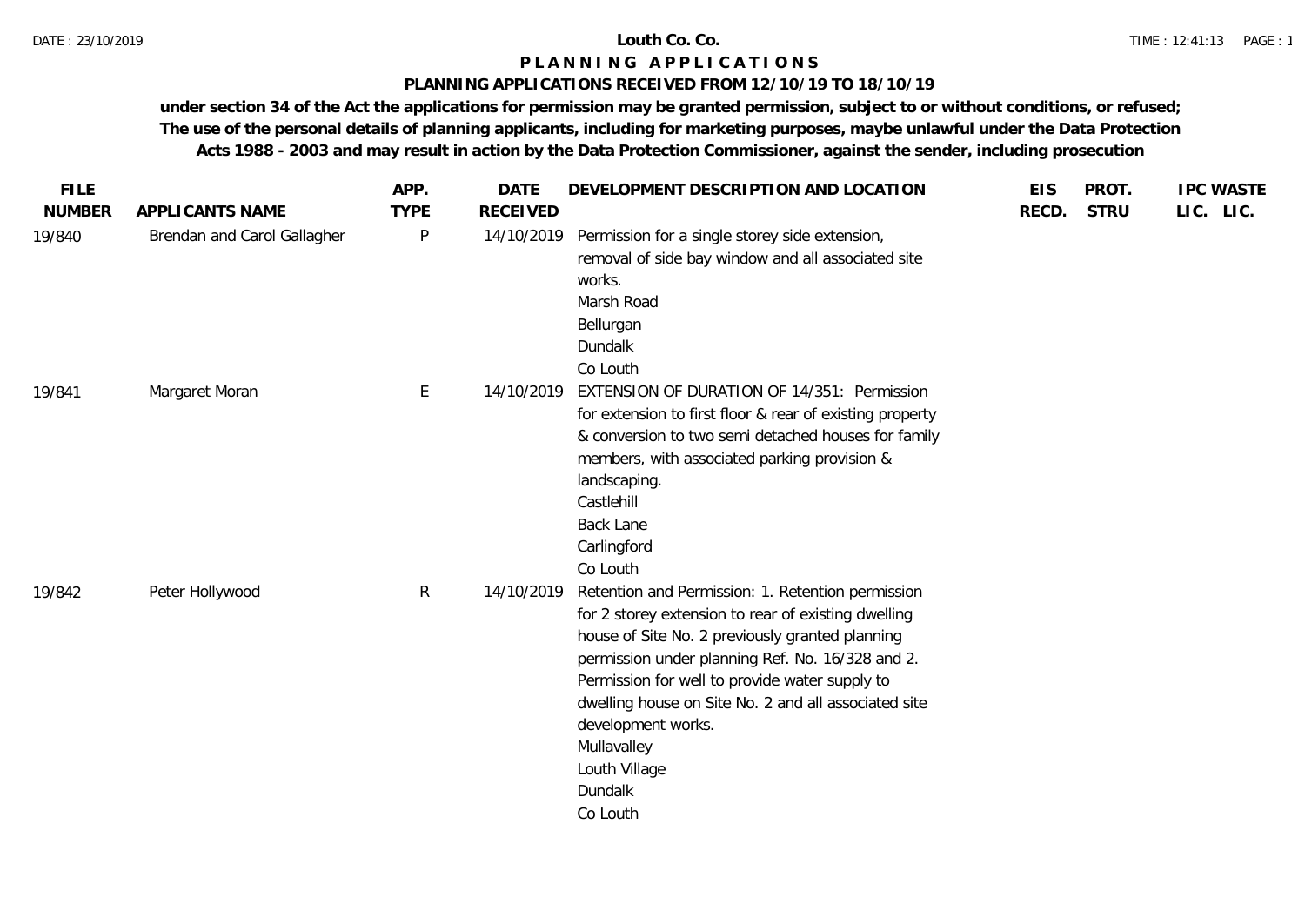### **PLANNING APPLICATIONS RECEIVED FROM 12/10/19 TO 18/10/19**

| <b>FILE</b>   |                                     | APP.        | <b>DATE</b>     | DEVELOPMENT DESCRIPTION AND LOCATION                                                                                                                                                                                                                                                                                                                                                              | <b>EIS</b> | PROT.       | <b>IPC WASTE</b> |
|---------------|-------------------------------------|-------------|-----------------|---------------------------------------------------------------------------------------------------------------------------------------------------------------------------------------------------------------------------------------------------------------------------------------------------------------------------------------------------------------------------------------------------|------------|-------------|------------------|
| <b>NUMBER</b> | APPLICANTS NAME                     | <b>TYPE</b> | <b>RECEIVED</b> |                                                                                                                                                                                                                                                                                                                                                                                                   | RECD.      | <b>STRU</b> | LIC. LIC.        |
| 19/843        | Kenneth Matthews                    | P           | 14/10/2019      | Permission for change of house type to include<br>basement/garage in revised location and within<br>increased site to that previously granted under<br>planning reference 19/84 and for the demolition of<br>remaining section of commercial unit.<br>Castletown Cross<br>Castletown Road<br>Dundalk<br>Co Louth                                                                                  |            |             |                  |
| 19/844        | Francis Gogarty & Anthony<br>Murphy | R           | 14/10/2019      | Retention of a single storey extension to the rear of<br>an existing retail unit and for associated site works.<br>Windmill Stores<br>40 Windmill Road<br>Drogheda<br>Co Louth                                                                                                                                                                                                                    |            |             |                  |
| 19/845        | Malone Oil Products Ltd.            | P           | 14/10/2019      | Permission for 1. Proposed new concrete yard area<br>within the confines of existing site, served by the<br>provision of existing attenuation/drainage system<br>incorporated within recent refurbished oil depot<br>granted previously under planning reference 17514.<br>2. Provision of 24 hr Fuel Card system with the<br>installation of 2 no. dispenser unit.<br>Glebe<br>Ardee<br>Co Louth |            |             |                  |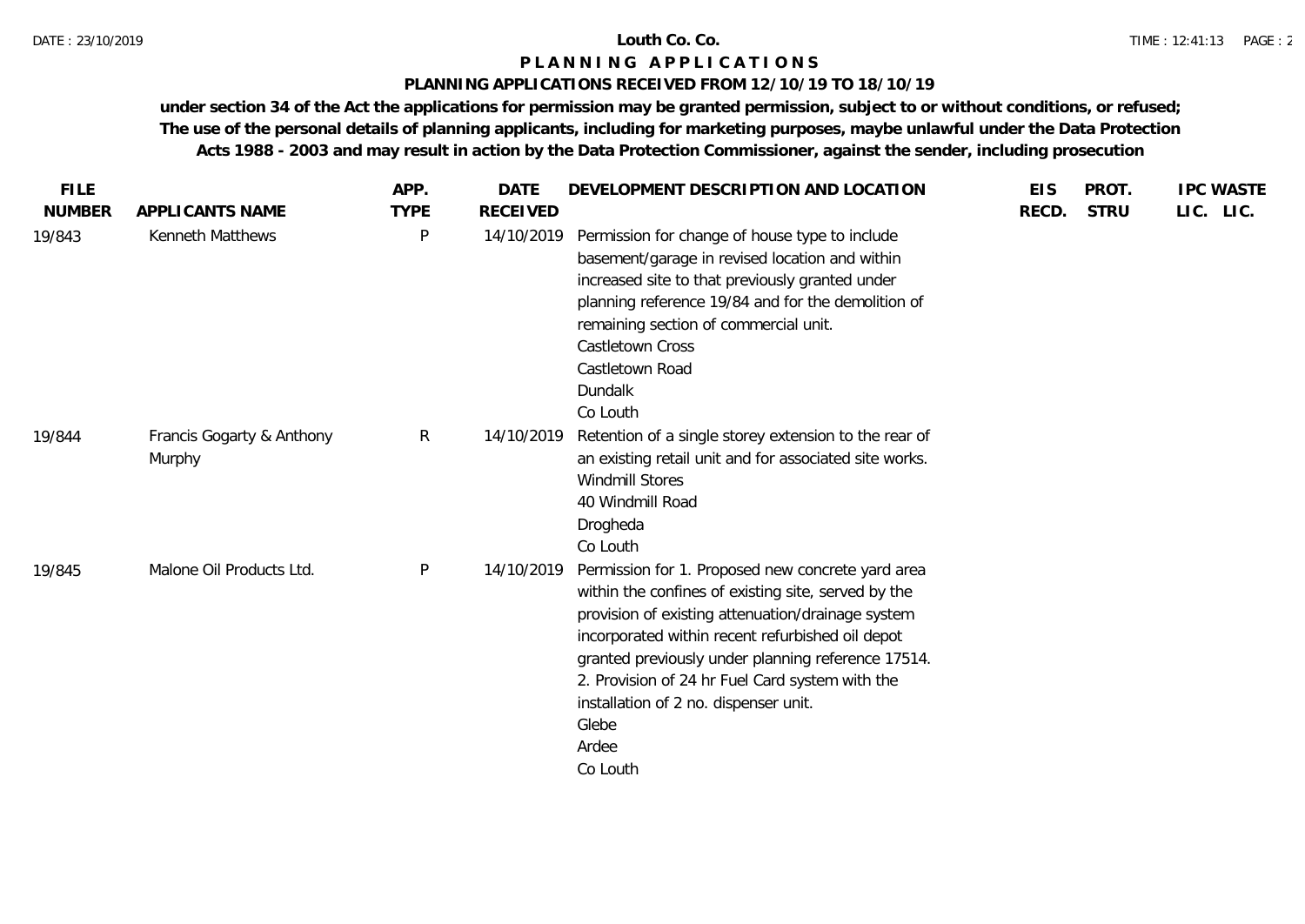## **PLANNING APPLICATIONS RECEIVED FROM 12/10/19 TO 18/10/19**

| <b>FILE</b>   |                                                     | APP.         | <b>DATE</b>     | DEVELOPMENT DESCRIPTION AND LOCATION                                                                                                                                                                                                                                                                                | <b>EIS</b> | PROT.       | <b>IPC WASTE</b> |
|---------------|-----------------------------------------------------|--------------|-----------------|---------------------------------------------------------------------------------------------------------------------------------------------------------------------------------------------------------------------------------------------------------------------------------------------------------------------|------------|-------------|------------------|
| <b>NUMBER</b> | APPLICANTS NAME                                     | <b>TYPE</b>  | <b>RECEIVED</b> |                                                                                                                                                                                                                                                                                                                     | RECD.      | <b>STRU</b> | LIC. LIC.        |
| 19/846        | St Finian's National School                         | $\mathsf{P}$ | 14/10/2019      | Permission for the construction of a single storey<br>detached SEN classroom to the north-west of the<br>existing school building along with connections to<br>the existing waste water treatment system and all<br>other associated site works.<br>St Finian's National School<br>Adamstown<br>Dunleer<br>Co Louth |            |             |                  |
| 19/847        | Niamh Sweeney and Frank<br>McGeeney                 | $\mathsf{P}$ | 15/10/2019      | Permission for a new two storey dwelling house with<br>attached garage and car port, external courtyard and<br>garden walls, new site entrance, waste water<br>treatment system and all associated site works.<br>Grange<br>Knockbridge<br>Co Louth                                                                 |            |             |                  |
| 19/848        | Haggardstown & Blackrock<br><b>Community Centre</b> | $\mathsf{R}$ | 15/10/2019      | Retention permission for existing storage units with<br>metal roof & side cladding and retention permission<br>for 2 no. adjoining bicycle shelter units and all<br>associated site development works and services.<br><b>Blackrock Community Centre</b><br>Sandy Lane<br>Blackrock<br>Co Louth                     |            |             |                  |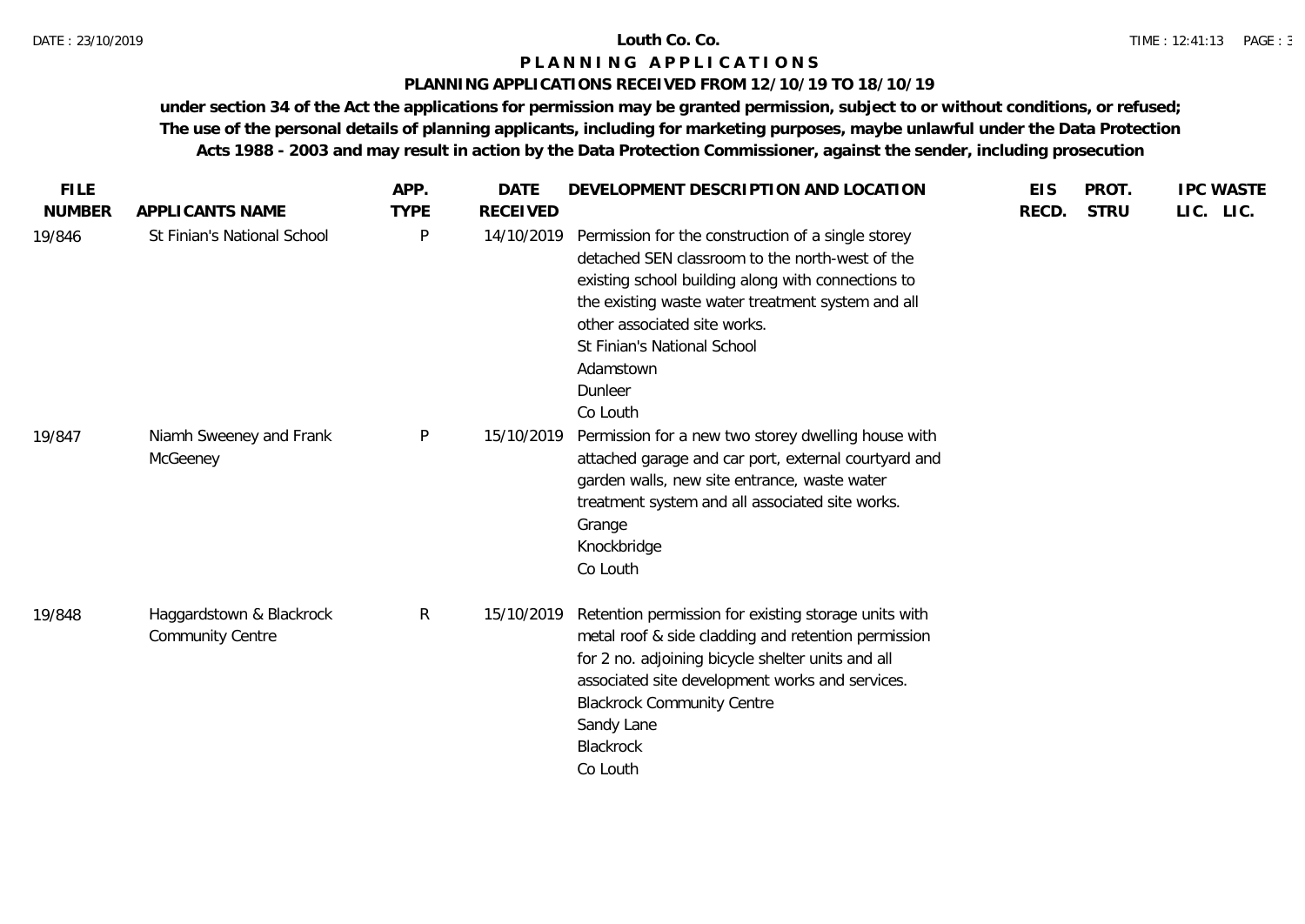## **PLANNING APPLICATIONS RECEIVED FROM 12/10/19 TO 18/10/19**

| APPLICANTS NAME                 | <b>TYPE</b>  | <b>RECEIVED</b> |                                                                                                                                                                                                                                                                                                                                                                                                                                                                                                                                                                                                                                                                                                                                                         |            |             |           |
|---------------------------------|--------------|-----------------|---------------------------------------------------------------------------------------------------------------------------------------------------------------------------------------------------------------------------------------------------------------------------------------------------------------------------------------------------------------------------------------------------------------------------------------------------------------------------------------------------------------------------------------------------------------------------------------------------------------------------------------------------------------------------------------------------------------------------------------------------------|------------|-------------|-----------|
|                                 |              |                 |                                                                                                                                                                                                                                                                                                                                                                                                                                                                                                                                                                                                                                                                                                                                                         | RECD.      | <b>STRU</b> | LIC. LIC. |
| Seamus O'Callaghan              | P            | 15/10/2019      | Permission for a new detached single storey 4<br>bedroom dwelling house (238m2) with a pitched<br>roof design and a detached garage (46.5m2), to<br>replace the existing dwelling house, which shall be<br>demolished. A new vehicular entrance to the site<br>with wing walls and gates will form the main<br>entrance with a new driveway to the proposed<br>house. The application will include new drainage, an<br>onsite treatment system and percolation area to<br>cater for waste water generated from the<br>development. Surface and roof water drainage will<br>run to a new soakaway on the site. Also included for<br>are all associated site works, site subdivision and<br>landscaping.<br>Newtowndarver<br>Castlebellingham<br>Co Louth |            |             |           |
| Walshestown Clay Pigeon<br>Club | $\mathsf{R}$ |                 | Retention for a Clay Pigeon Shooting Facility<br>including launching towers, log cabin, storage sheds<br>and shooting areas along with ancillary site<br>development works.<br>Kilartery<br>Walshestown<br>Clogherhead<br>Co Louth                                                                                                                                                                                                                                                                                                                                                                                                                                                                                                                      |            |             |           |
|                                 |              |                 |                                                                                                                                                                                                                                                                                                                                                                                                                                                                                                                                                                                                                                                                                                                                                         | 15/10/2019 |             |           |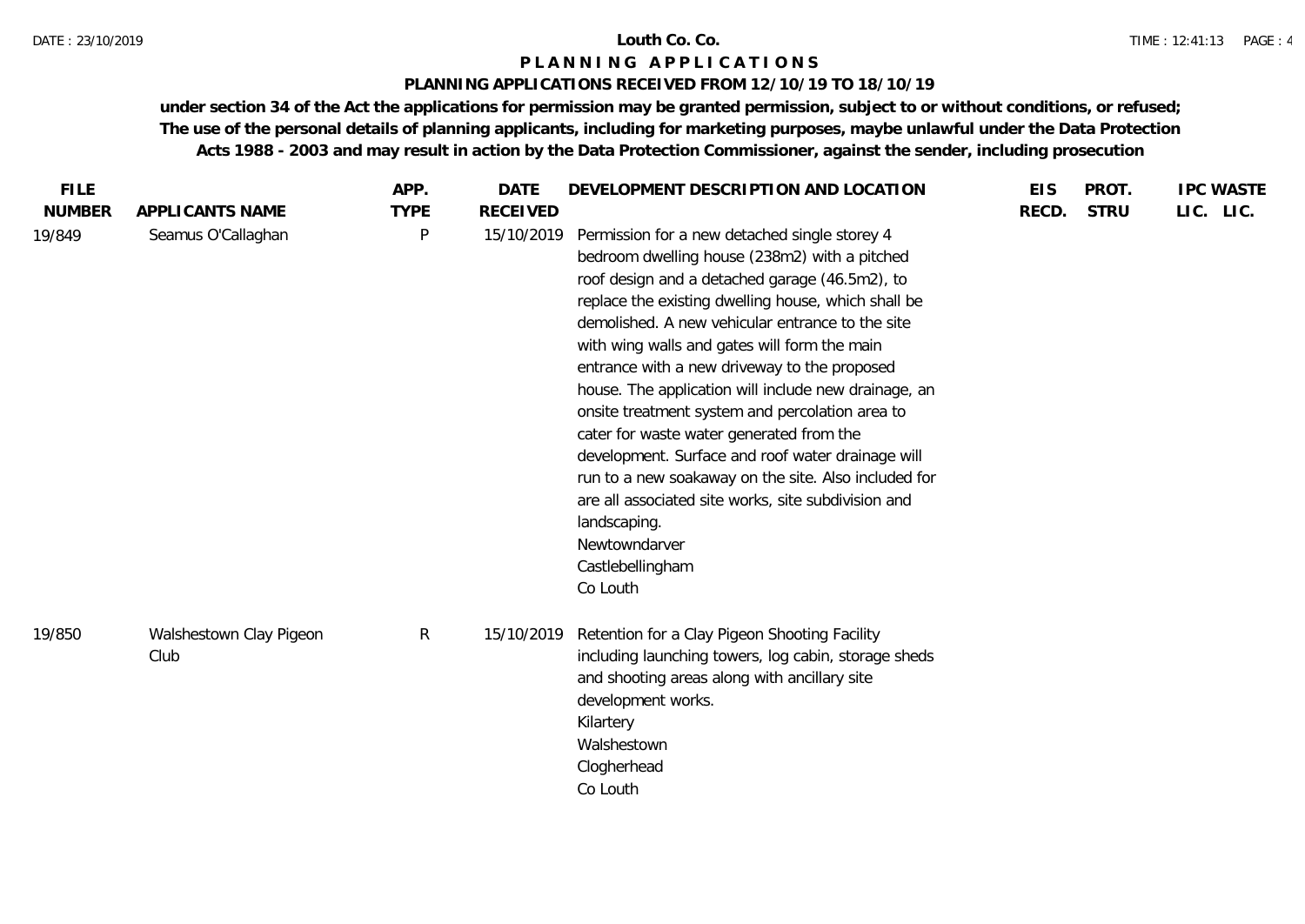## **PLANNING APPLICATIONS RECEIVED FROM 12/10/19 TO 18/10/19**

| <b>FILE</b>   |                                        | APP.        | <b>DATE</b> | DEVELOPMENT DESCRIPTION AND LOCATION                                                                                                                          | <b>EIS</b> | <b>PROT</b> | <b>IPC WASTE</b> |
|---------------|----------------------------------------|-------------|-------------|---------------------------------------------------------------------------------------------------------------------------------------------------------------|------------|-------------|------------------|
| <b>NUMBER</b> | APPLICANTS NAME                        | <b>TYPE</b> | RECEIVED    |                                                                                                                                                               | RECD.      | <b>STRU</b> | LIC. LIC.        |
| 19/851        | Sinead O'Callaghan & Dave<br>McCormack | P           | 16/10/2019  | Permission for the construction of a dwelling house<br>and associated site works.<br>Chapel Pass<br>Blackrock<br>Co Louth<br>A91 VC57                         |            |             |                  |
| 19/853        | Mary & Alan Watters                    | P           | 16/10/2019  | Permission for a first floor extension to the existing<br>dwelling and all associated site works.<br>19 Garrybawn<br>Tom Bellew Avenue<br>Dundalk<br>Co Louth |            |             |                  |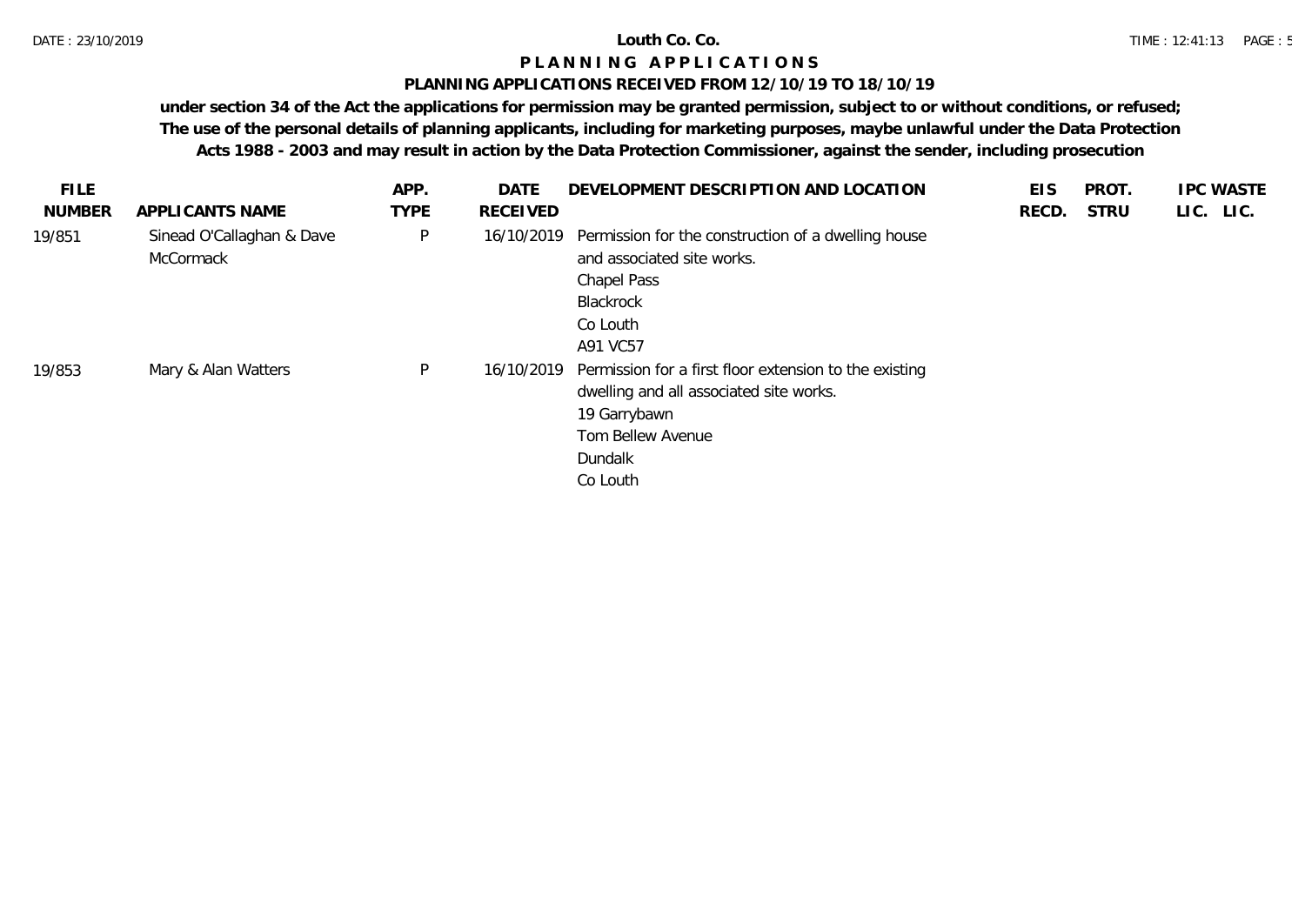## **PLANNING APPLICATIONS RECEIVED FROM 12/10/19 TO 18/10/19**

| LIC. LIC.<br>RECD.<br><b>STRU</b><br><b>NUMBER</b><br>APPLICANTS NAME<br><b>TYPE</b><br><b>RECEIVED</b><br>Lorsden Unlimited Company<br>R<br>Retention and Permission for development at the<br>19/854<br>16/10/2019<br>Clermont Arms and on lands to the side and rear of<br>HR Blackrock Mini Market, Sandy Lane. The<br>development consists of the following elements:<br>Planning permission for (i) a two storey extension<br>(82 sq.m), to provide storage and lobby at ground<br>floor level and storage and staff amenities at first<br>floor level, and external access ramp to the rear of<br>the Clermont Arms; (ii) and a single storey<br>extension (85 sq.m) to the rear of the Clermont<br>Arms to provide a terrace bar with an external<br>retractable open-sided awning on the south<br>elevation; (iii) a 22 no. space car park to the rear of<br>the Cermont Arms and new vehicular access onto<br>Sandy Lane; and (iv) associated façade signage, hard<br>and soft landscaping, external lighting, footpaths,<br>boundary treatments and all other works needed to<br>facilitate the development. Retention permission is<br>also sought for the following: (i) alterations to the<br>front façade to Main Street to include the<br>replacement of 5 no. windows and 4 no. doors; (ii)<br>an external fire escape stairwell to the northern<br>elevation from ground to second floor level; (iii)<br>construction of a new plant room (at first floor level)<br>and lift shaft (at first and second floor level) to the<br>rear; (iv) demolition of single storey extension to<br>rear (11 sq.m) and the construction of a replacement<br>extension (60.3 sq.m) to provide WCs, lobby and | <b>FILE</b> | APP. | <b>DATE</b> | DEVELOPMENT DESCRIPTION AND LOCATION                    | <b>EIS</b> | PROT. | <b>IPC WASTE</b> |
|-----------------------------------------------------------------------------------------------------------------------------------------------------------------------------------------------------------------------------------------------------------------------------------------------------------------------------------------------------------------------------------------------------------------------------------------------------------------------------------------------------------------------------------------------------------------------------------------------------------------------------------------------------------------------------------------------------------------------------------------------------------------------------------------------------------------------------------------------------------------------------------------------------------------------------------------------------------------------------------------------------------------------------------------------------------------------------------------------------------------------------------------------------------------------------------------------------------------------------------------------------------------------------------------------------------------------------------------------------------------------------------------------------------------------------------------------------------------------------------------------------------------------------------------------------------------------------------------------------------------------------------------------------------------------------------------------------------------|-------------|------|-------------|---------------------------------------------------------|------------|-------|------------------|
|                                                                                                                                                                                                                                                                                                                                                                                                                                                                                                                                                                                                                                                                                                                                                                                                                                                                                                                                                                                                                                                                                                                                                                                                                                                                                                                                                                                                                                                                                                                                                                                                                                                                                                                 |             |      |             |                                                         |            |       |                  |
|                                                                                                                                                                                                                                                                                                                                                                                                                                                                                                                                                                                                                                                                                                                                                                                                                                                                                                                                                                                                                                                                                                                                                                                                                                                                                                                                                                                                                                                                                                                                                                                                                                                                                                                 |             |      |             | additional bar/restaurant floor area; (v) single storey |            |       |                  |
|                                                                                                                                                                                                                                                                                                                                                                                                                                                                                                                                                                                                                                                                                                                                                                                                                                                                                                                                                                                                                                                                                                                                                                                                                                                                                                                                                                                                                                                                                                                                                                                                                                                                                                                 |             |      |             | plant building ) 12 sq.m), water tank, boundary         |            |       |                  |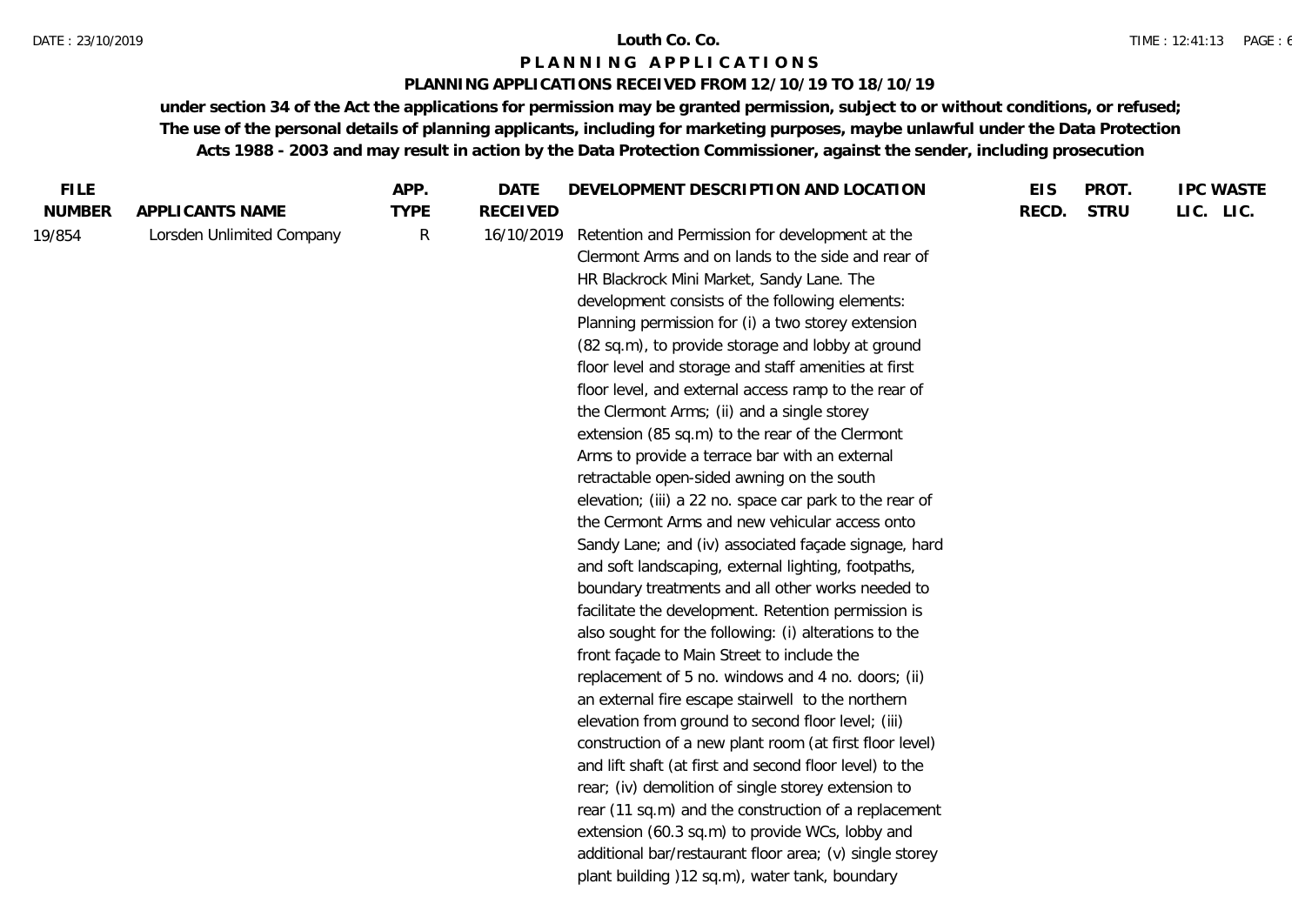### **PLANNING APPLICATIONS RECEIVED FROM 12/10/19 TO 18/10/19**

| <b>FILE</b>   |                 | APP.         | <b>DATE</b>     | DEVELOPMENT DESCRIPTION AND LOCATION                                                                                                                                                                                                                                                                                                                                                                  | <b>EIS</b> | PROT.       | <b>IPC WASTE</b> |
|---------------|-----------------|--------------|-----------------|-------------------------------------------------------------------------------------------------------------------------------------------------------------------------------------------------------------------------------------------------------------------------------------------------------------------------------------------------------------------------------------------------------|------------|-------------|------------------|
| <b>NUMBER</b> | APPLICANTS NAME | <b>TYPE</b>  | <b>RECEIVED</b> | Co Louth                                                                                                                                                                                                                                                                                                                                                                                              | RECD.      | <b>STRU</b> | LIC. LIC.        |
| 19/855        | Adele Corcoran  | $\mathsf{R}$ | 17/10/2019      | Retention and planning: Retention for attic<br>conversion including velux roof lights to front<br>elevation, extension to rear of existing dwelling<br>house and the planning permission relates to<br>proposed extensions and alterations to existing<br>dwelling house, new detached games room/storage<br>areas and all associated site works.<br>Ballinfuil<br>Castleroche<br>Dundalk<br>Co Louth |            |             |                  |
| 19/856        | Siobhan Moran   | $\mathsf{P}$ | 17/10/2019      | Permission for a dwelling house, waste water<br>treatment system, percolation areas and all<br>associated site development works.<br>Lower Faughart<br>Dundalk<br>Co Louth                                                                                                                                                                                                                            |            |             |                  |
| 19/857        | Hardev Sirpal   | $\mathsf{P}$ | 17/10/2019      | Permission to extend retail shop. The development<br>consists of a single storey flat roofed rear extension<br>in the yard space of the existing shop.<br>35 Park Street<br>Dundalk<br>Co Louth                                                                                                                                                                                                       |            |             |                  |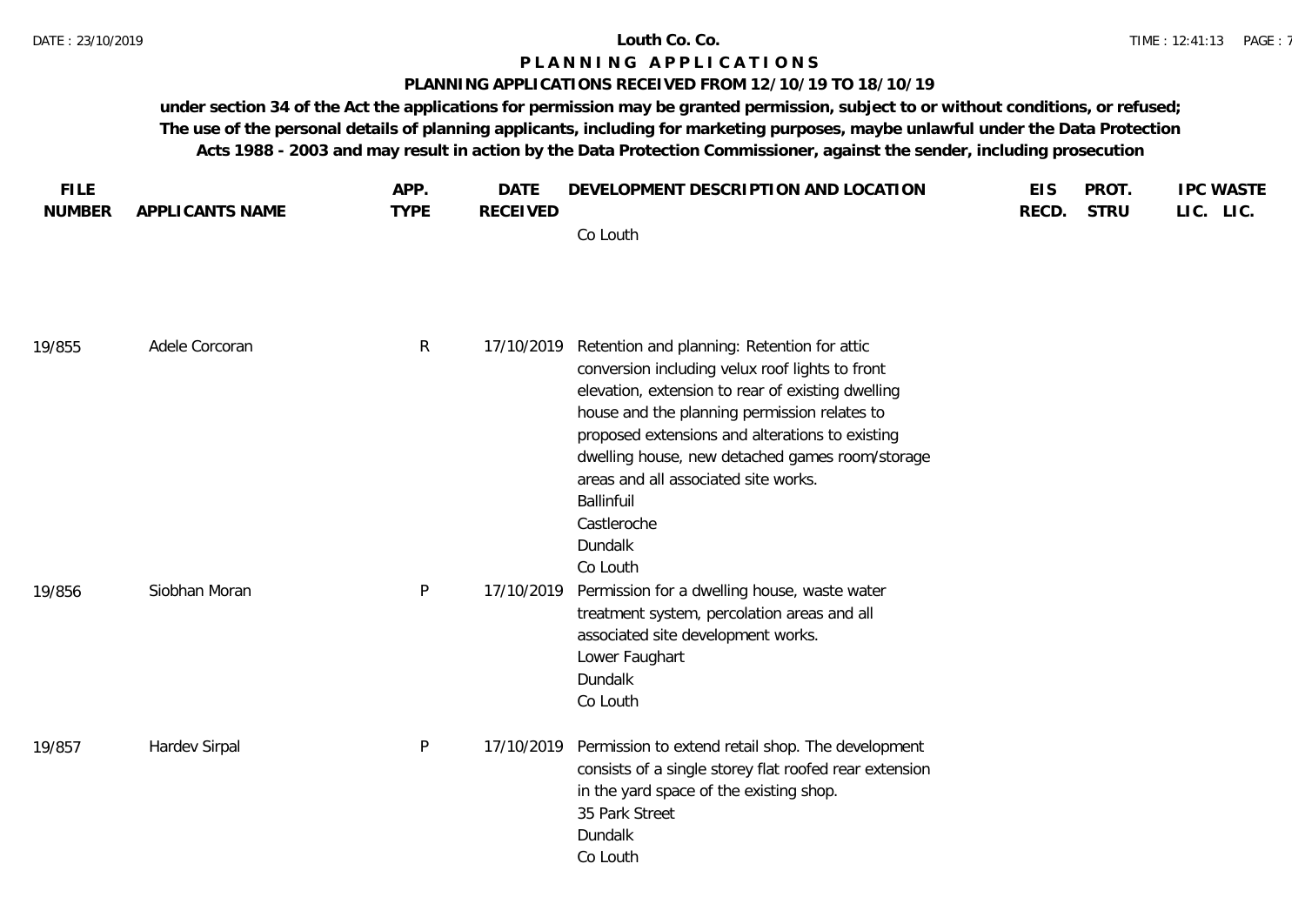## **PLANNING APPLICATIONS RECEIVED FROM 12/10/19 TO 18/10/19**

| <b>FILE</b>   |                                   | APP.        | DATE            | DEVELOPMENT DESCRIPTION AND LOCATION                                                                                                                                                                                                                              | <b>EIS</b> | PROT.       | <b>IPC WASTE</b> |
|---------------|-----------------------------------|-------------|-----------------|-------------------------------------------------------------------------------------------------------------------------------------------------------------------------------------------------------------------------------------------------------------------|------------|-------------|------------------|
| <b>NUMBER</b> | APPLICANTS NAME                   | <b>TYPE</b> | <b>RECEIVED</b> |                                                                                                                                                                                                                                                                   | RECD.      | <b>STRU</b> | LIC. LIC.        |
| 19/858        | Clyde Real Estate Dundalk<br>Ltd. | P           | 17/10/2019      | Permission for changes to entrance façade removing<br>slopping glazed entrance feature and replacing it<br>with a new glazed entrance and canopy, also<br>demolition of external chemical store.<br>Rebus House<br>Finnabair Business Park<br>Dundalk<br>Co Louth |            |             |                  |
| 19/859        | Michael Finnegan                  | R           | 17/10/2019      | Retention permission for a single storey extension to<br>the rear of an existing dwelling house.<br>Drumeenagh Road<br>Castlebellingham<br>Co Louth                                                                                                               |            |             |                  |
| 19/860        | Michael Callan                    | O           | 18/10/2019      | Outline permission for 3 no. dwelling houses, waste<br>water treatment system and percolation area to each<br>house, and access lane to sites.<br>Gunstown<br>Dunleer<br>Co Louth                                                                                 |            |             |                  |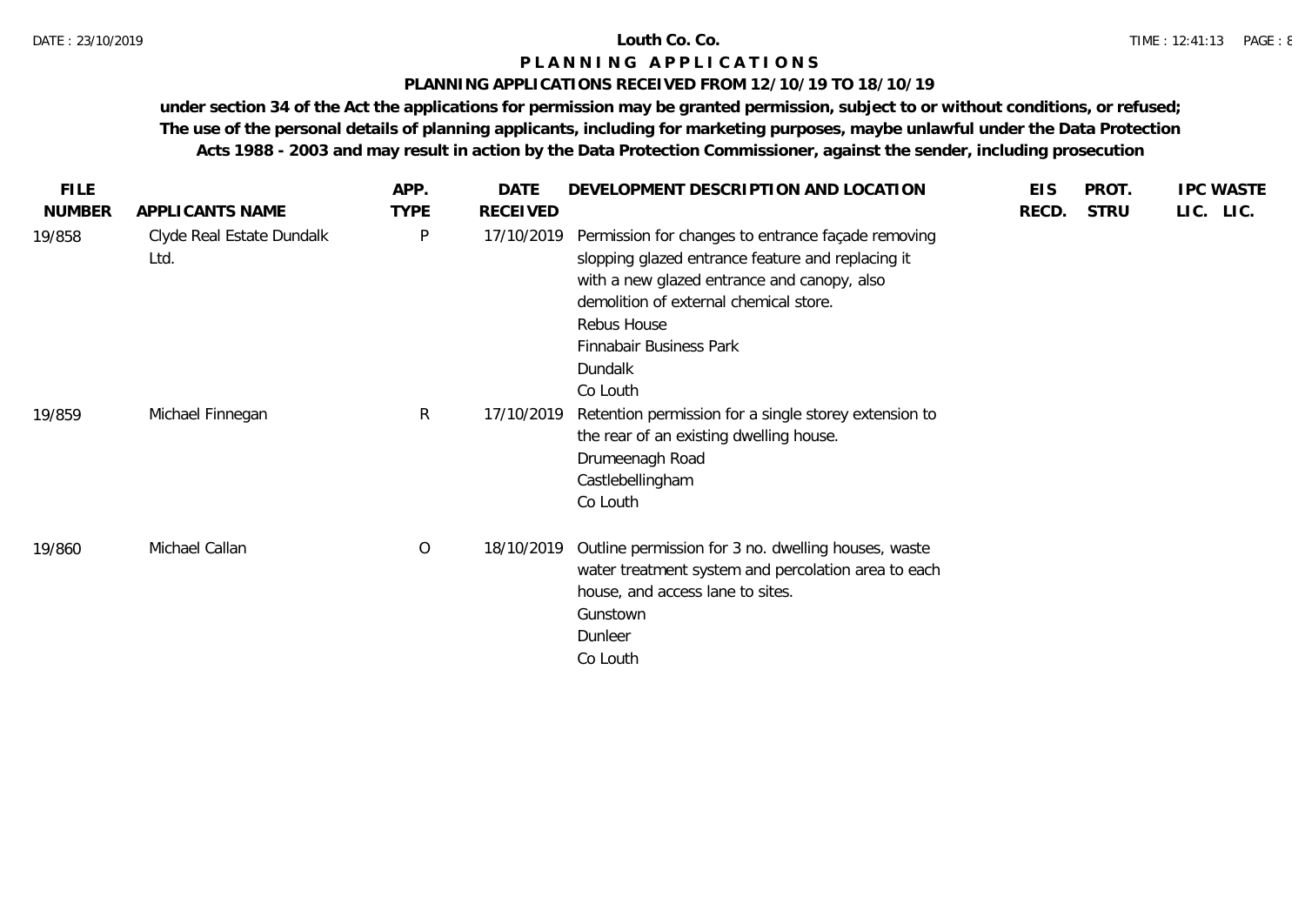## **PLANNING APPLICATIONS RECEIVED FROM 12/10/19 TO 18/10/19**

| <b>FILE</b>   |                            | APP.        | DATE            | DEVELOPMENT DESCRIPTION AND LOCATION                                                                                                                                                                                                                                                                                                                                                                                                                                                                                                                                                                                                                                                                                                                                                                                                                                                                                                                                                                                                                                                                                                                                                                                                                                                                                                                                                                                                                                                                     | <b>EIS</b> | PROT.       | <b>IPC WASTE</b> |
|---------------|----------------------------|-------------|-----------------|----------------------------------------------------------------------------------------------------------------------------------------------------------------------------------------------------------------------------------------------------------------------------------------------------------------------------------------------------------------------------------------------------------------------------------------------------------------------------------------------------------------------------------------------------------------------------------------------------------------------------------------------------------------------------------------------------------------------------------------------------------------------------------------------------------------------------------------------------------------------------------------------------------------------------------------------------------------------------------------------------------------------------------------------------------------------------------------------------------------------------------------------------------------------------------------------------------------------------------------------------------------------------------------------------------------------------------------------------------------------------------------------------------------------------------------------------------------------------------------------------------|------------|-------------|------------------|
| <b>NUMBER</b> | APPLICANTS NAME            | <b>TYPE</b> | <b>RECEIVED</b> |                                                                                                                                                                                                                                                                                                                                                                                                                                                                                                                                                                                                                                                                                                                                                                                                                                                                                                                                                                                                                                                                                                                                                                                                                                                                                                                                                                                                                                                                                                          | RECD.      | <b>STRU</b> | LIC. LIC.        |
| 19/861        | WuXi Vaccines Ireland Ltd. | $\sf P$     | 18/10/2019      | Permission for development of site at<br>Mullagharlin/Haggardstown townlands, located on<br>the IDA Ireland Dundalk Science and Technology<br>Park. The overall site is accessed off the R215, the<br>Southern Link Road and is generally south and east<br>of Mullagharlin Road, north of the Marlbog Road and<br>generally north and west of the Brookfield residential<br>development. The proposed development consists of<br>an integrated Pharmaceutical manufacturing facility<br>located directly north of Wuxi Biopharmaceutical<br>campus currently under construction. The proposed<br>development comprises of the following: 1. A three<br>storey Pharmaceutical manufacturing facility sized<br>approximately 15,520 square metres and<br>approximately 26 metres high and with roof<br>mounted plant and equipment and stacks. 2. A four<br>storey Administration and Laboratory building sized<br>8.789 square metres and approximately 22.5 metres<br>high and with roof mounted plant and equipment<br>and stacks. 3. A two storey modular support<br>laboratory sized approximately 820 square metres<br>and approximately 10.1 metres high and with roof<br>mounted plant and equipment and stacks. 4. A<br>single storey boiler unit area sized approximately<br>864 square metres and 9.6 metres high including<br>two boiler stacks approximately 31 metres high. 5. 4<br>no. modular plant and equipment storage units sized<br>approximately 35 square metres and 3 metres high |            |             |                  |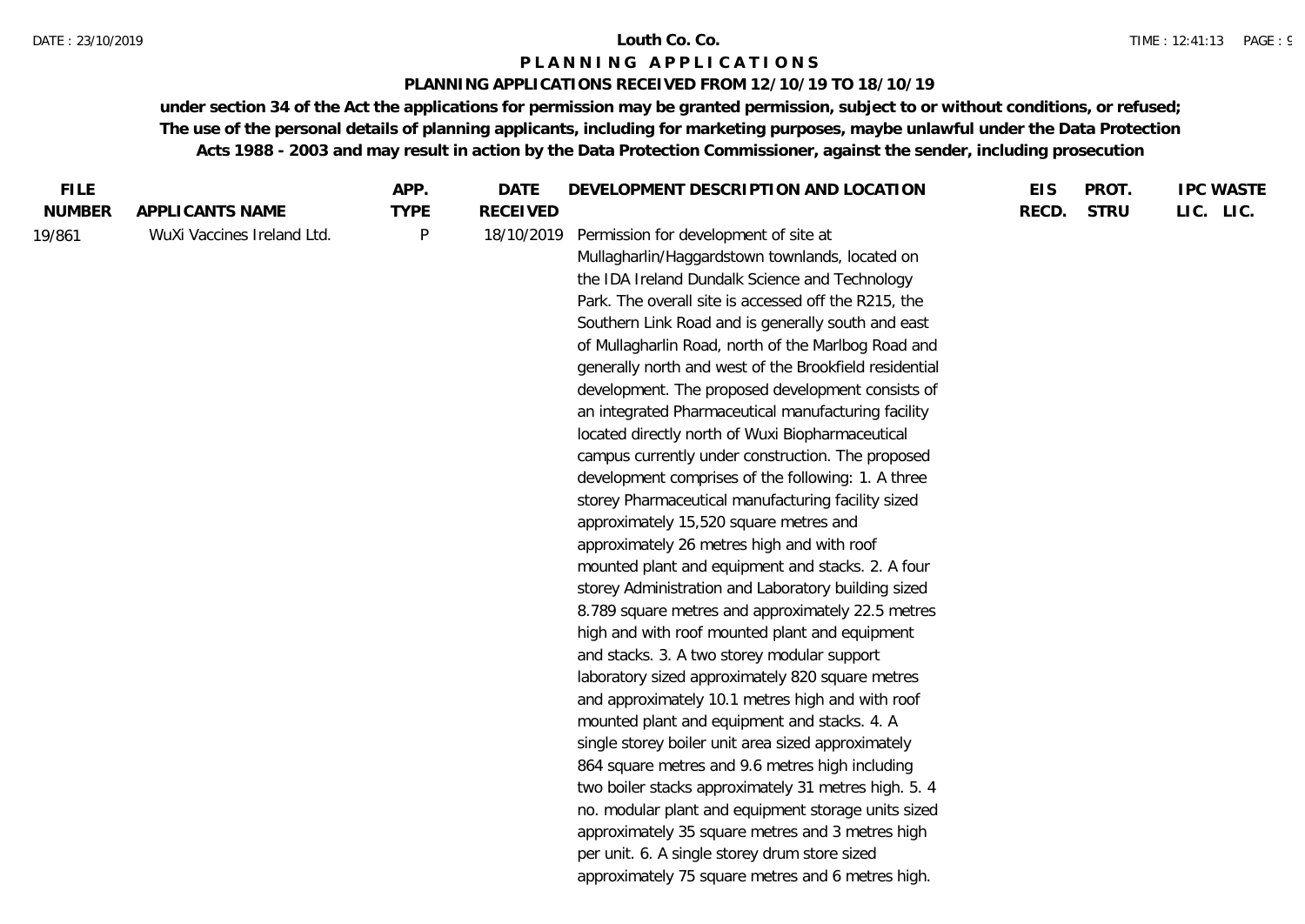### **PLANNING APPLICATIONS RECEIVED FROM 12/10/19 TO 18/10/19**

| <b>FILE</b> |                  | APP  | $DA^T$          | LOPMENT DESCRIPTION AND LOCATION<br>JE VET |      | <b>PROT</b> | <b>PC WASTE</b> |
|-------------|------------------|------|-----------------|--------------------------------------------|------|-------------|-----------------|
| NUMBER      | APPLI CANTS NAME | TYPE | <b>RECEIVED</b> |                                            | RECL | STRU        | LIC.            |

| 19/862 | Alan Sharkey | P | 18/10/2019 Permission sought for dwelling house, waste water |
|--------|--------------|---|--------------------------------------------------------------|
|        |              |   | treatment system and percolation area and all                |
|        |              |   | associated site works.                                       |
|        |              |   | Clonmore                                                     |
|        |              |   | Togher                                                       |
|        |              |   | Co Louth                                                     |
|        |              |   |                                                              |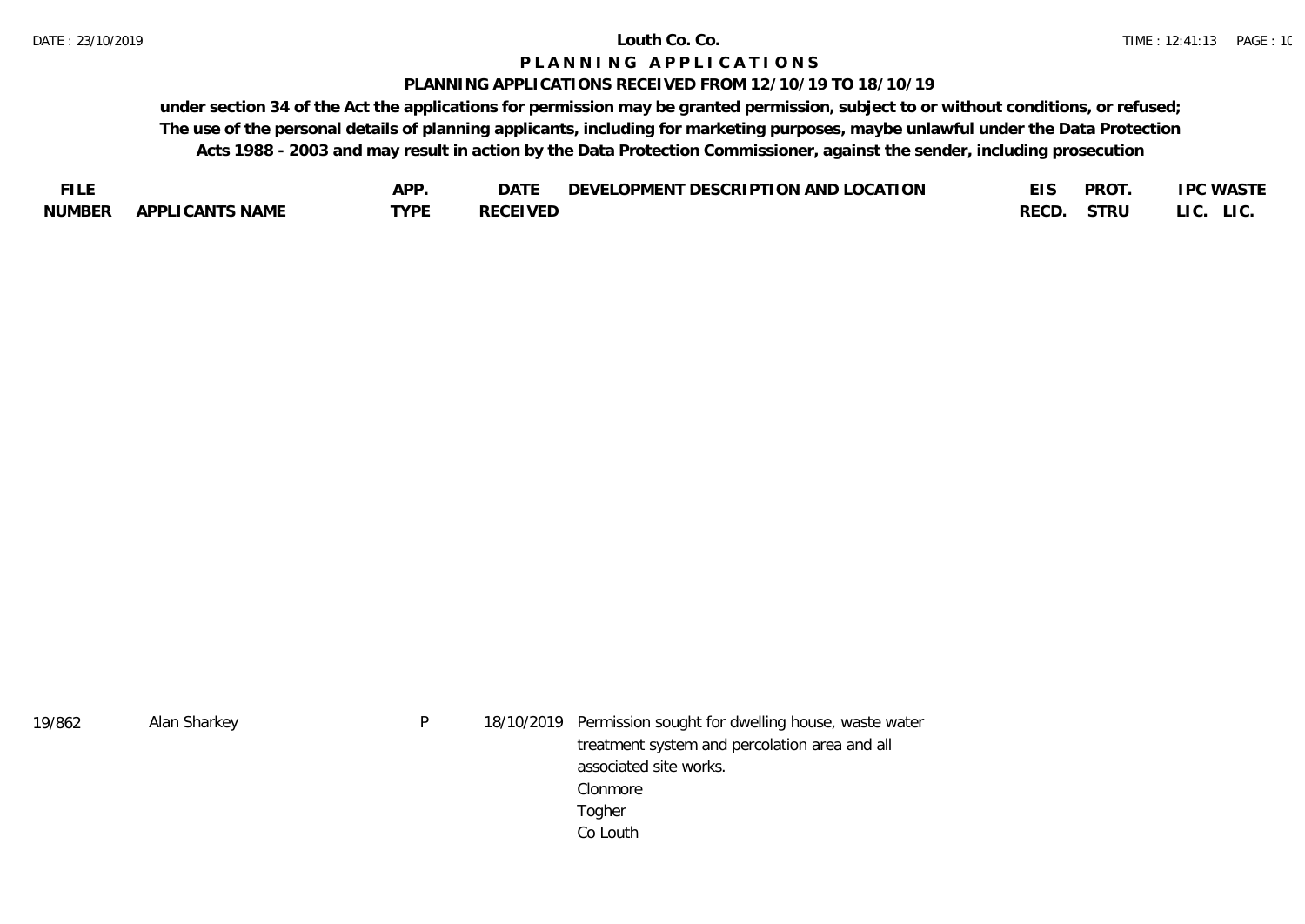### **PLANNING APPLICATIONS RECEIVED FROM 12/10/19 TO 18/10/19**

| <b>FILE</b>   |                    | APP.         | <b>DATE</b>     | DEVELOPMENT DESCRIPTION AND LOCATION                                                                                                                                                                                                                                                                                                                                                                            | <b>EIS</b> | PROT.       | <b>IPC WASTE</b> |
|---------------|--------------------|--------------|-----------------|-----------------------------------------------------------------------------------------------------------------------------------------------------------------------------------------------------------------------------------------------------------------------------------------------------------------------------------------------------------------------------------------------------------------|------------|-------------|------------------|
| <b>NUMBER</b> | APPLICANTS NAME    | <b>TYPE</b>  | <b>RECEIVED</b> |                                                                                                                                                                                                                                                                                                                                                                                                                 | RECD.      | <b>STRU</b> | LIC. LIC.        |
| 19/863        | William Arrowsmith | P            | 18/10/2019      | Permission to make amendments to planning 17224<br>as follows: alterations to elevations, additional space<br>to first floor, relocation of position of dwelling on<br>site and increase in site area, including all necessary<br>site development works.<br>Marlbog Road<br>Haggardstown<br>Dundalk<br>Co Louth                                                                                                |            |             |                  |
| 19/864        | Ronan McArdle      | P            | 18/10/2019      | Permission for change of use from retail to<br>gym/fitness centre at ground floor and basement<br>levels, together with associated internal fit out<br>works, and associated signage.<br>Units 1, 2 & 3 Elgee Building<br>Market Square<br>Dundalk<br>Co Louth                                                                                                                                                  |            |             |                  |
| 19/865        | Shaun Esterhuizen  | $\mathsf{R}$ | 18/10/2019      | Permission for the extension of the first floor to the<br>rear. To align with the ground floor rear wall. And,<br>the building of a new replacement garage &<br>retention permission of works previously carried out<br>by former owners, this includes the larger first floor<br>footprint than previously applied for, bathroom and<br>storage areas.<br>Martoliver<br>27 Mount Avenue<br>Dundalk<br>Co Louth |            |             |                  |